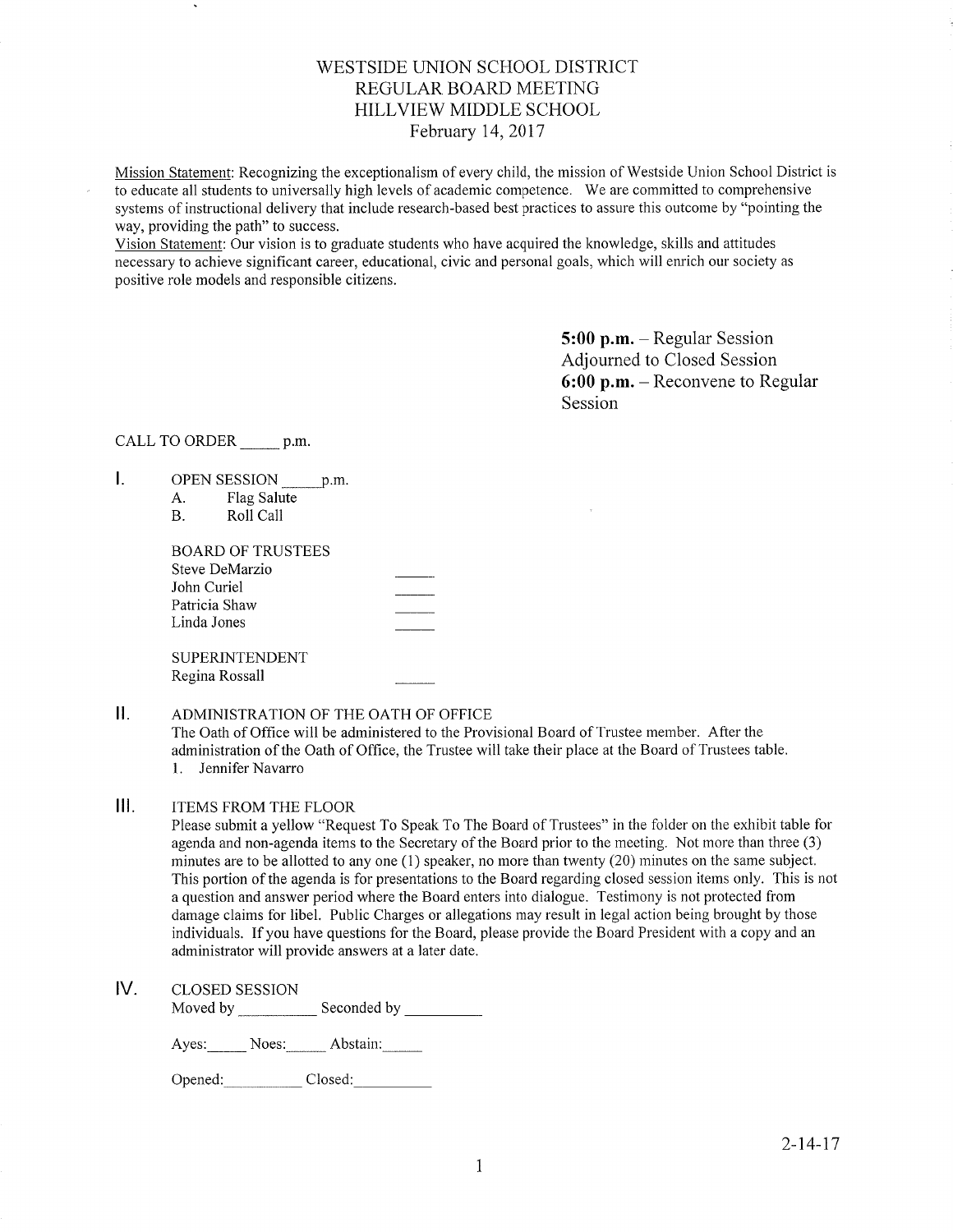- a. Conference with Labor Negotiators (Gov't. Code \$54957.6)
- b. Existing/Anticipated/Pending Litigation (Gov't Code \$54956.9)
- c. Conference with Real Property Negotiator
- d. Public Employee Discipline/Dismissal/Release/Appointment (Gov't Code \$54957)
- e. Pupil Personnel (Ed Code 35146 and 48918) 2 Cases
- V. RECONVENE TO OPEN SESSION AT p.m.
- vt. REPORT OF CLOSED SESSION ACTION

#### vil PRESENTATIONS

- A. Site and Employee Recognitions
	- Hillview
	- . Cottonwood
	- . Child Nutrition

#### VIII. HEARING SESSION/STAFF REPORTS

- A. Board Comments
- B. Staff Reports
	- 1. Assistant Superintendent Administrative Services
	- 2. Assistant Superintendent Educational Services
	- 3. Deputy Superintendent
	- 4. Superintendent

### $IX.$ PERSONAL APPEARANCES

- A. Westside Union Teachers Association Representatives
- B. California School Employees Association Representatives
- C. Parent Teacher Association Representatives
- D. West Antelope Valley Educational Foundation Representatives
- X. RECESS
- xt. RECONVENE OPEN SESSION at \_\_\_\_\_\_\_\_ p.m.
- $XII.$ ITEMS FROM THE FLOOR

Please submit a yellow "Request To Speak To The Board of Trustees" in the folder on the exhibit table for agenda and non-agenda items to the Secretary of the Board prior to the meeting. Not more than three (3) minutes are to be allotted to any one (1) speaker, no more than twenty (20) minutes on the same subject. This is not a question and answer period where the Board enters into diaiogue. Testimony is not protected from damage claims for libel. Public Charges or allegations may result in legal action being brought by those individuals. If you have questions for the Board, please provide the Board President with a copy and an administrator will provide answers at a later date.

XIII. PUBLIC HEARING None

## XIV. BUSINESS SESSION

- A. Organizational/Governance 1. Agenda
	-

Iteml

Moved by Seconded by

Goal #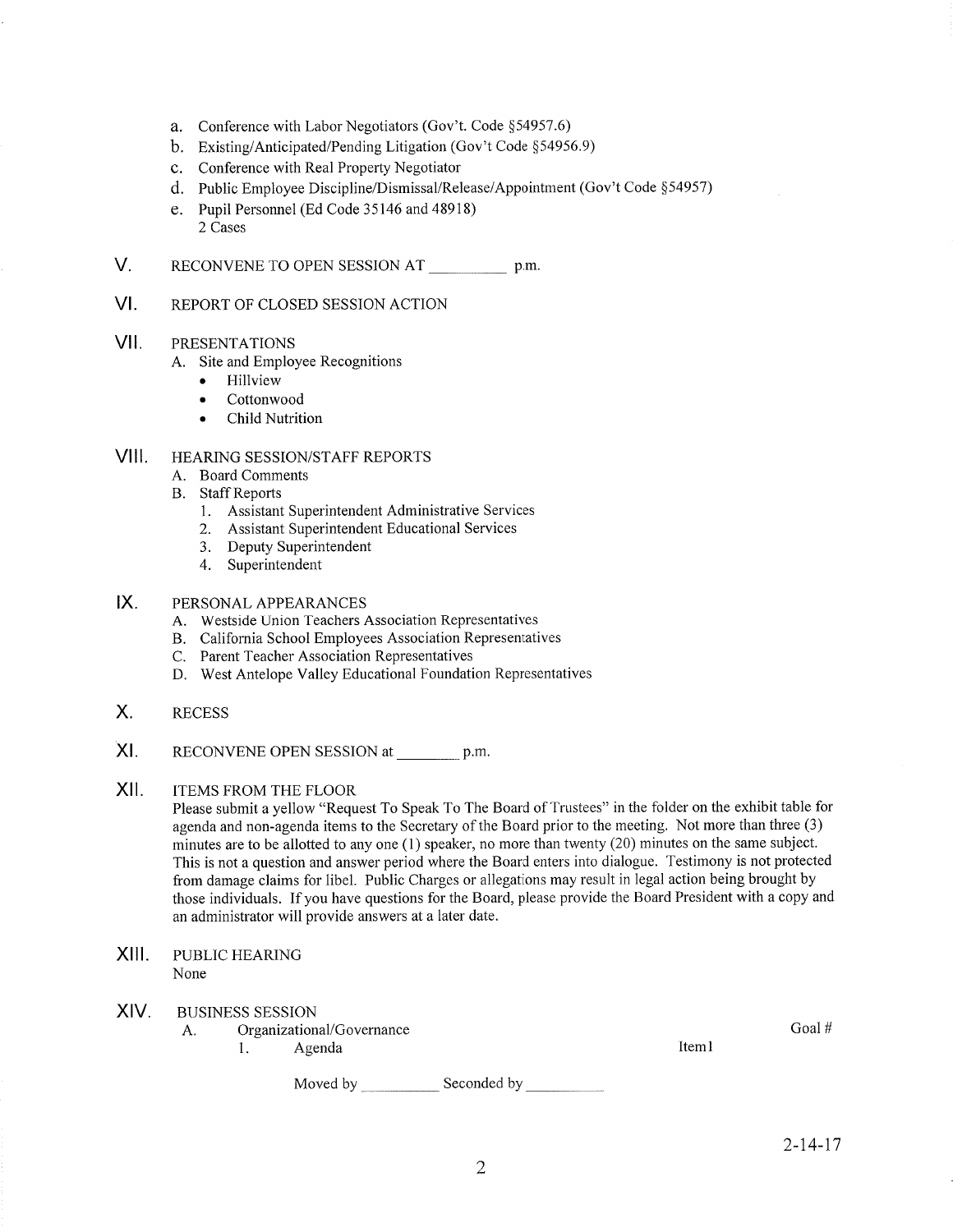To approve the Agenda of the Regular Meeting of February 14,2017

Ayes: Noes: Abstain:

Actions proposed for the Consent Calendar, are items with adopted policies and approved practices of the District and are deemed routine in nature. They will be acted upon in one motion, without discussions, unless members of the Board request an item's removal. The item will then be removed fiom the motion to approve and after the approval of the consent agenda the item(s) will be heard.

- 2. Consent
	- a. Minutes of the Regular Meeting on January l'7,2017, and the Special Meeting on January 24,2011 b. FundraisingAuthorization
	-
	- c. Gifts to the District
	- d. Williams Uniform Complaint Quarterly Reporf
	-
	- f. Purchase Orders
	-
	-
	- g. Consultant/Contract Schedule<br>
	h. Conference/Workshop Schedule<br>
	i. Resolution 17-15, Non-routine Budget Revisions, Adjustments and Transfers

Moved by Seconded by Seconded by

Approval of the Consent Items as presented.

Ayes: Noes: Abstain:

### 3. Board Bylaws

- o BB 9230, Orientation
- BB 9240, Board Development
- BB 9250, Remuneration, Reimbursement and Other Benefits
- BB 9260, Legal Protection
- BB 9270, Conflict of Interest
- BB 9271, Code of Ethics

Moved by Seconded by Seconded by Seconded by Seconded by Seconded by Seconded by Seconded by Seconded by Seconded by Seconded by Seconded by Seconded by Seconded by Seconded by Seconded by Seconded by Seconded by Seconded

Approval of the second and final reading of Board Bylaws

Ayes: Noes: Abstain:

- Item 4 2017 CSBA Delegate Assembly Election Region  $22 - 3$ Vacancies 4
	- John Curiel (Westside Un. SD)\*
	- R. Michael Dutton (Antelope Valley Un. HSD)\*
	- . Larry H. Layton (Acton-Aqua Dulce USD)
	- Jill McGrady (Antelope Valley Un. HSD)
	- Steven M. Sturgeon (William S. Hart Un. HSD)\*

 $2 - 14 - 17$ 

Goal #

Items 2a -2i

Item 3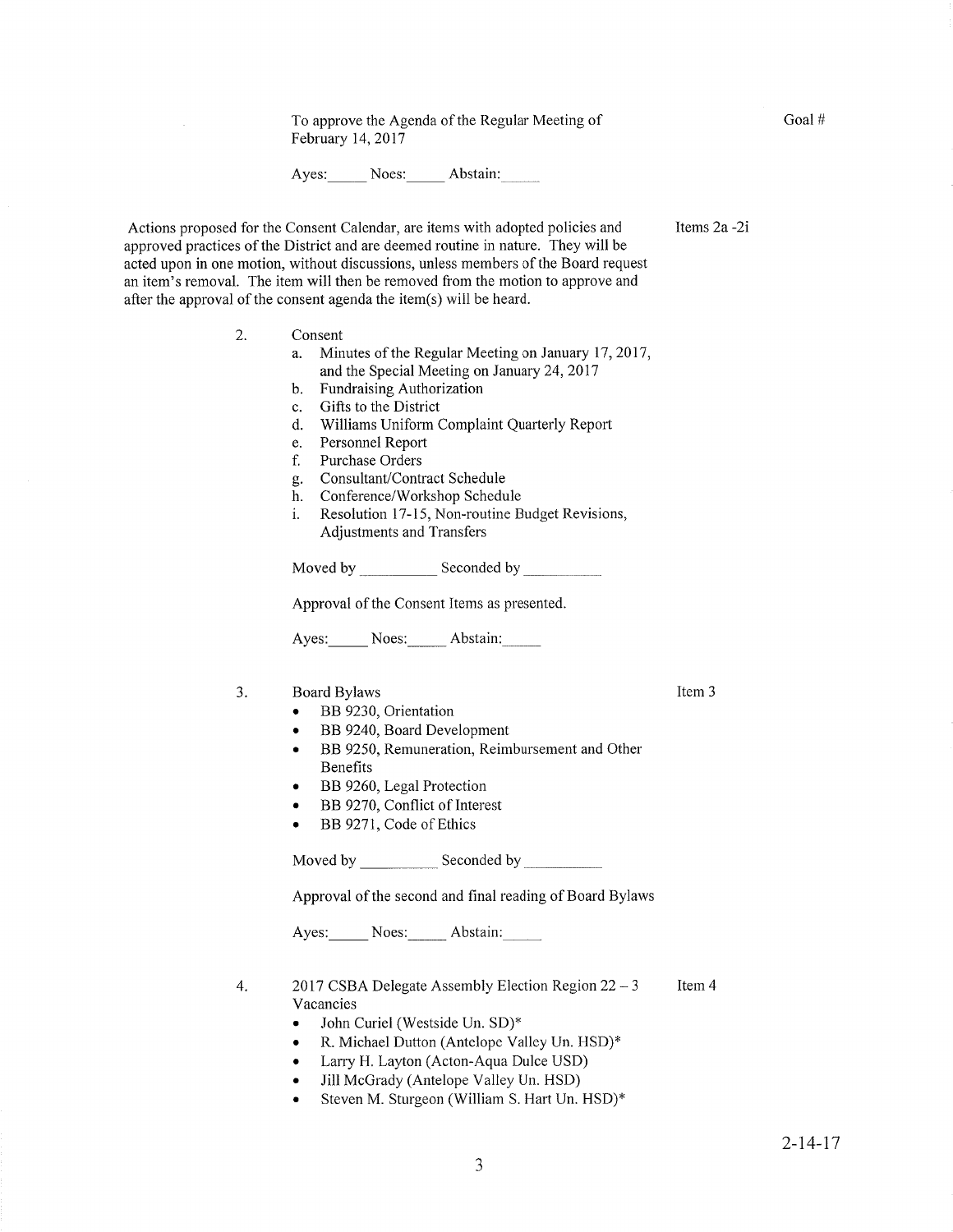|    | Moved by ________________ Seconded by ______________                                                                                                                                |        |  |  |
|----|-------------------------------------------------------------------------------------------------------------------------------------------------------------------------------------|--------|--|--|
|    | for the 2017 Delegate Assembly, Region 22                                                                                                                                           |        |  |  |
|    | Ayes: Noes: Abstain:                                                                                                                                                                |        |  |  |
| 5. | Exhibit 5132, Cottonwood Uniform Policy                                                                                                                                             | Item 5 |  |  |
|    | Moved by Seconded by Seconded by                                                                                                                                                    |        |  |  |
|    | Approval of the first reading of Exhibit 5132, Cottonwood<br><b>Uniform Policy</b>                                                                                                  |        |  |  |
|    | Ayes: Noes: Abstain:                                                                                                                                                                |        |  |  |
| 6. | Two Trustees to attend meeting between City of Palmdale,<br>School Districts and other Agencies on February 17, 2017                                                                | Item 6 |  |  |
|    |                                                                                                                                                                                     |        |  |  |
|    | meeting with City of Palmdale, School Districts and other<br>Agencies on February 17, 2017                                                                                          |        |  |  |
|    | Ayes: Noes: Abstain:                                                                                                                                                                |        |  |  |
| 7. | Discussion Item<br>Board Governance                                                                                                                                                 | Item 7 |  |  |
| 8. | <b>Educational Services</b><br>Revised Board Policies and Administrative Regulations:<br>BP/AR 5145.3, Nondiscrimination/Harassment<br>$\bullet$<br>BP/AR 5145.7, Sexual Harassment | Item 8 |  |  |
|    | Moved by ________________ Seconded by ____________                                                                                                                                  |        |  |  |
|    | Approval of the First Reading of the Revised Board<br>Policies and Administrative Regulations                                                                                       |        |  |  |
|    | Ayes: Noes: Abstain:                                                                                                                                                                |        |  |  |
| 9. | Memorandum of Understanding 17-13, between Westside<br>Union School District and Hathaway Sycamore Child and<br>Family Services                                                     | Item 9 |  |  |

B.

 $\mathcal{L}^{\text{max}}_{\text{max}}$ 

Moved by \_\_\_\_\_\_\_\_\_\_\_\_\_ Seconded by

Goal $\#$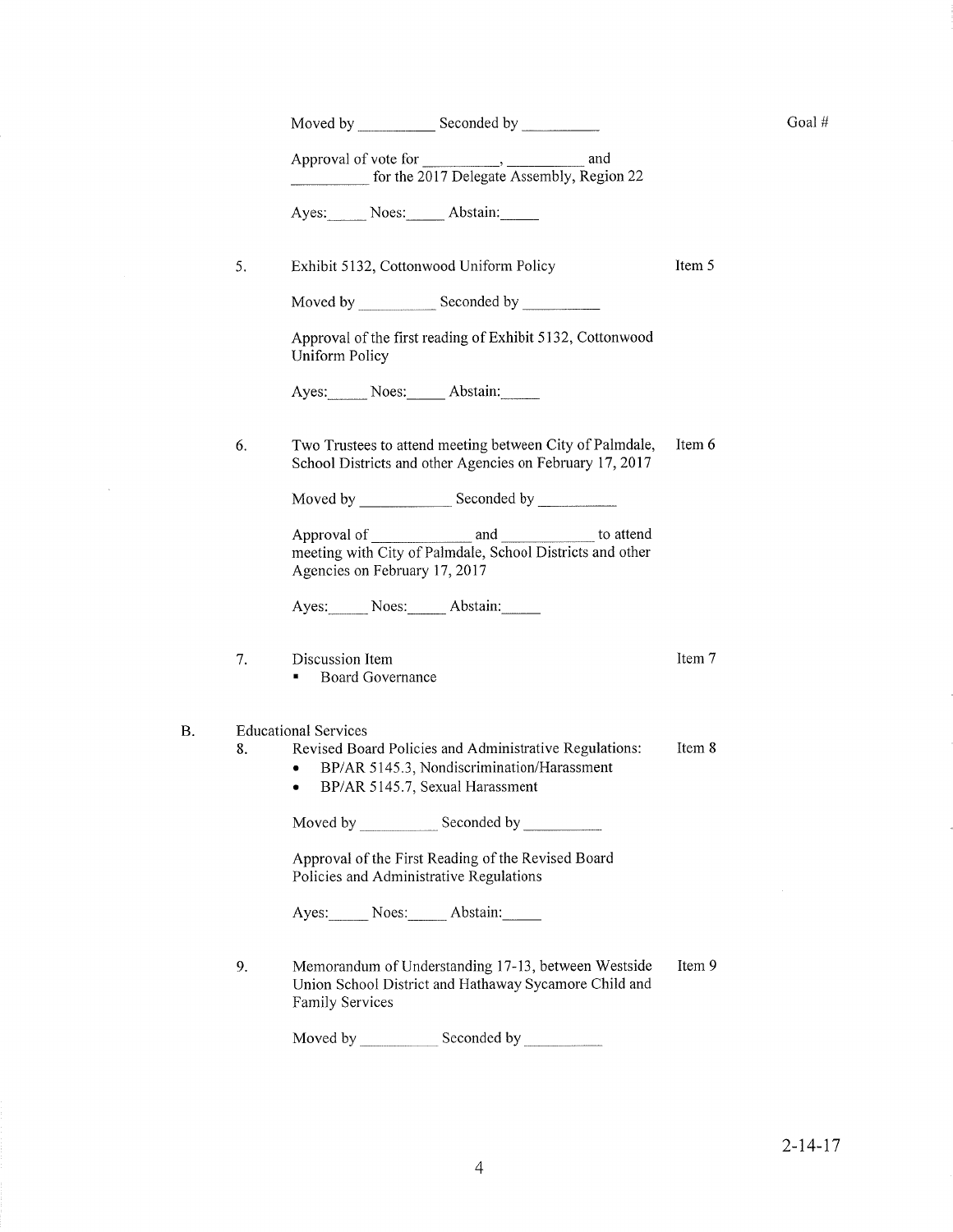|    | Approval of the Memorandum of Understanding 17-13,<br>between Westside Union School District and Hathaway<br>Sycamore Child and Family Services |                                                                                                                                                                                                              |         | Goal# |
|----|-------------------------------------------------------------------------------------------------------------------------------------------------|--------------------------------------------------------------------------------------------------------------------------------------------------------------------------------------------------------------|---------|-------|
|    |                                                                                                                                                 | Ayes: Noes: Abstain:                                                                                                                                                                                         |         |       |
| C. | <b>Business</b><br>10.                                                                                                                          | Request to Bid: Prop 39 HVAC Upgrades at Sundown<br>Elementary and Valley View Elementary Schools and<br>Roof Replacement at Sundown Elementary School.                                                      | Item 10 |       |
|    |                                                                                                                                                 |                                                                                                                                                                                                              |         |       |
|    |                                                                                                                                                 | Approval of the Request to Bid: Prop 39 HVAC Upgrades<br>at Sundown Elementary and Valley View Elementary<br>Schools and Roof Replacement at Sundown Elementary<br>School.                                   |         |       |
|    |                                                                                                                                                 | Ayes: Noes: Abstain:                                                                                                                                                                                         |         |       |
|    | 11.                                                                                                                                             | Resolution 17-16, Adoption of the Public Agencies Post-<br><b>Employment Benefits Trust</b>                                                                                                                  | Item 11 |       |
|    |                                                                                                                                                 |                                                                                                                                                                                                              |         |       |
|    |                                                                                                                                                 | Approval of Resolution 17-16, Adoption of the Public<br>Agencies Post-Employment Benefits Trust                                                                                                              |         |       |
|    |                                                                                                                                                 | Ayes: Noes: Abstain:                                                                                                                                                                                         |         |       |
|    | 12.                                                                                                                                             | Johnson Controls, Inc. Shortfall Agreement                                                                                                                                                                   | Item 12 |       |
|    |                                                                                                                                                 | Moved by Seconded by Seconded by                                                                                                                                                                             |         |       |
|    |                                                                                                                                                 | Approval of the Johnson Controls, Inc. Shortfall<br>Agreement                                                                                                                                                |         |       |
|    |                                                                                                                                                 | Ayes: Noes: Abstain:                                                                                                                                                                                         |         |       |
|    | 13.                                                                                                                                             | Contract with Nexus IS/Dimension Data for Low-Voltage<br>and Information Technology Services for Cottonwood<br>Modernization, Phase 2 under the State of California<br>Award Schedule (CMAS)                 | Item 13 | 4A    |
|    |                                                                                                                                                 | Moved by Seconded by Seconded by                                                                                                                                                                             |         |       |
|    |                                                                                                                                                 | Approval of the Contract with Nexus IS/Dimension Data<br>for Low-Voltage and Information Technology Services for<br>Cottonwood Modernization, Phase 2 under the State of<br>California Award Schedule (CMAS) |         |       |
|    |                                                                                                                                                 | Noes:<br>Abstain:<br>Ayes:                                                                                                                                                                                   |         |       |

 $\langle \cdot, \cdot \rangle$ 

2-14-17

 $\bar{\lambda}$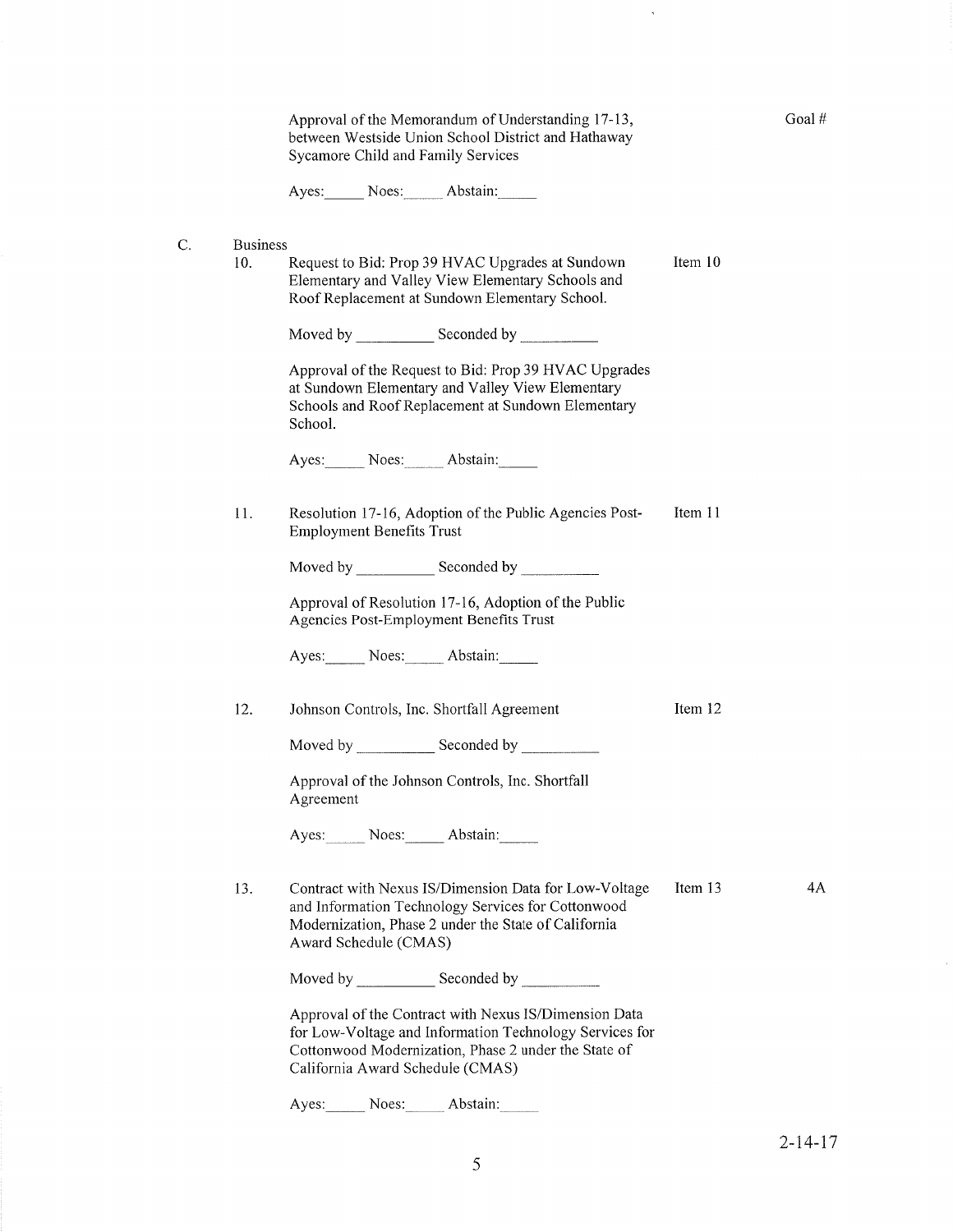|      | 14.                                                | Piggyback on Bid with SIGMAnet for Computer<br>Equipment                                                                                 | Item 14 | Goal $#$ |  |
|------|----------------------------------------------------|------------------------------------------------------------------------------------------------------------------------------------------|---------|----------|--|
|      |                                                    |                                                                                                                                          |         |          |  |
|      |                                                    | Approval to Piggyback on Bid with SIGMAnet for<br>Computer Equipment                                                                     |         |          |  |
|      |                                                    | Ayes: Noes: Abstain:                                                                                                                     |         |          |  |
|      | 15.                                                | Award of Bid for Cottonwood Modernization Phase III                                                                                      | Item 15 | 4A       |  |
|      |                                                    |                                                                                                                                          |         |          |  |
|      |                                                    | Approval of the Award of Bid for Cottonwood<br>Modernization Phase III to                                                                |         |          |  |
|      |                                                    | Ayes: Noes: Abstain:                                                                                                                     |         |          |  |
| XV.  | <b>INFORMATION SESSION</b><br>A.<br>B <sub>r</sub> | Items From The Floor - Continued<br>Dates to Remember:<br>1. Regular Meeting on February 21, 2017<br>2. Regular Meeting on March 7, 2017 |         |          |  |
| XVI. | <b>NEW BUSINESS</b><br>Future Board Meeting Items  |                                                                                                                                          |         |          |  |
|      | <b>XVII.</b> CLOSED SESSION - Continued            |                                                                                                                                          |         |          |  |

- XVIII RECONVENE TO OPEN SESSION AT p.m.
- XIX. REPORT OF CLOSED SESSION ACTION

## XX. ADJOURNMENT

There being no further business to come before the Board at the regular meeting of February 14,2017, is adjourned at p.m. by the Board President.

In compliance with the Americans with Disabilities Act, if you need special assistance to access the Board meeting room or to otherwise participate at this meeting, including auxiliary aids or services, please contact Tonya Williams at (661) 722-0716. Notification at least 48 hours prior to the meeting will enable the District to make reasonable arrangements to ensure accessibility to the Board meeting room.

Any writings or documents fhat are public records and are provided to a majority of the governing board regarding an open session item on this agenda will be made available for public inspection on the District Web Site, www.westside.kl2.ca.us or in the District Office located at 41914 50<sup>th</sup> St. West, Quartz Hill, CA 93536 during normal business hours  $(8:00 a.m. - 4:00 p.m.).$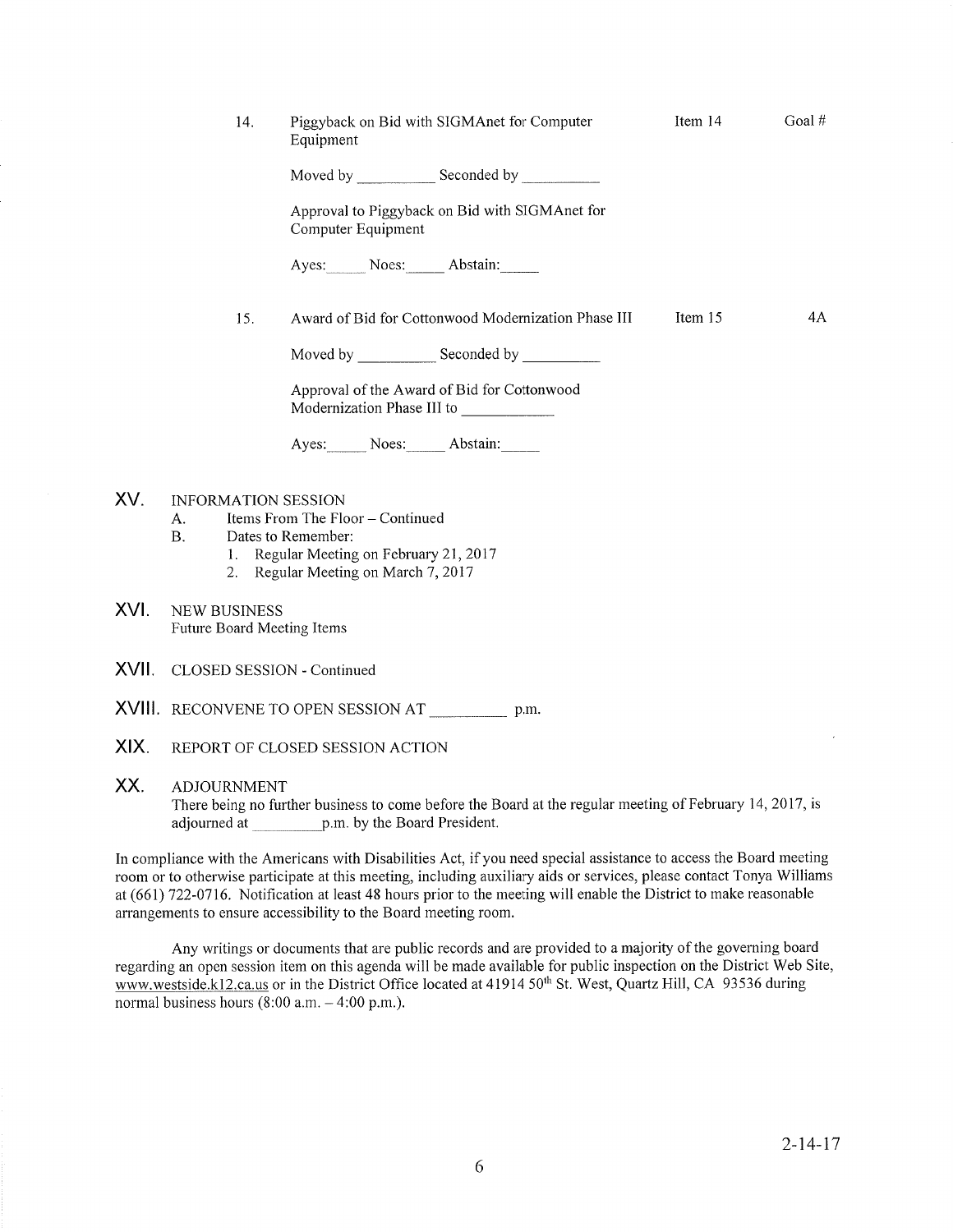# Core Beliefs and Board Goals 20t6-2017

# The District uses data to create a learning-oriented culture for both staff and students which defines success in terms of improvement and progress.

### 1 WE BELIEVE THAT OUR TEACHERS AND STAFF ARE OUR MOST VALUABLE ASSETS AND RESOURCES

- $\odot$  A. Revenues will be placed in a separate account to pay for long term postemployment benefits
	- $\triangle$  Annual Report by Business Services

### WE OPERATE WITH TRANSPARENCY, TRUST AND INTEGRITY, GOVERNING IN A DIGNIFIED, PROFESSIONAL MANNER, TREATING EVERYONE WITH CIVILITY AND RESPECT 2.

# 3. WE ARE ABSOLUTELY COMMITTED TO PROVIDING A SAFE, DISTINGUISHED AND ENGAGING LEARNING ENVIRONMENT THAT ENSURES ALL STUDENTS LEARN TO THEIR HIGHEST POTENTIAL

- èp A. Build a capacity of board and district staff in developing and monitoring data related to goals and priorities
- B. A key concern and priority for this governing board is improving the accuracy and consistency of grading which should measure what students know, as they play acrucial role in every aspect of student's academic lives and future lives as global citizens. Areas of concern are: 1) Grades reflect progressive and mastery of content. 2) They are predictable and understood by parents and third parties. 3) That non-academic factors are graded separately. 4) The system adopted is not overwhelming for teachers. ôP
	- \* Annual Report by Educational Services

## WE ARE ABSOLUTELY COMMITTED TO PROVIDING THE NECESSARY FACILITIES TO MEET THE HOUSING AND EDUCATION NEEDS OF OUR CHANGING STUDENT POPULATION AND A VISION THAT PROMOTES AND SUPPORTS THEIR FUTURE 4

- èp A. Modernize Cottonwood Elementary School and receive an annual update to the District's Master Facilities Plan while exploring and securing options to finance the plan.
	- \* Annual Report by Business Services

 $e^{-\frac{1}{2}t}$